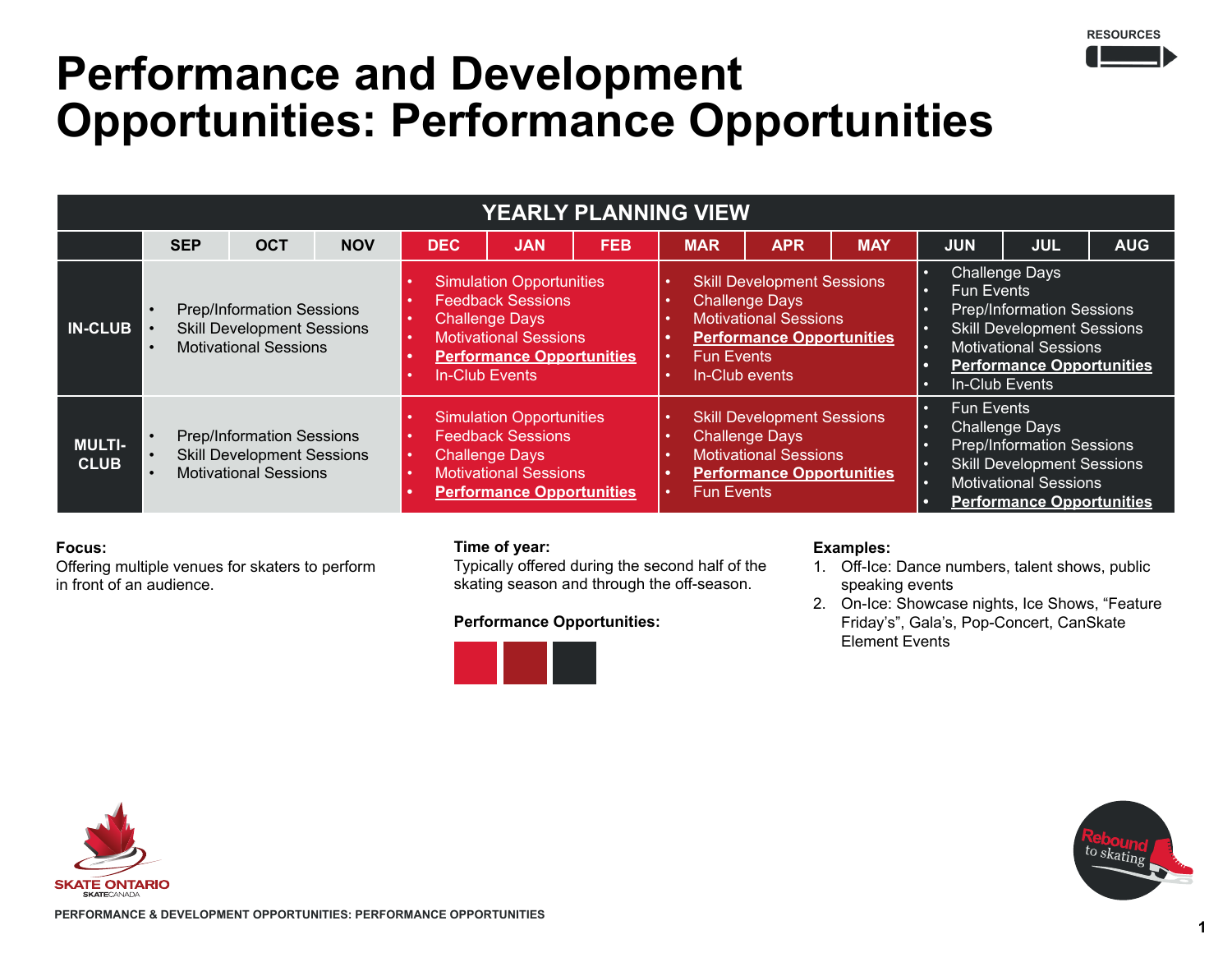

## **Examples: On-Ice Example #1 – Gold Ice Gala – Andrea Nesbitt of Gold ice**



#### **About Andrea**

Andrea Nesbitt has been a coach of the Gold Ice Synchronized skating teams for 13 seasons and is very passionate about the discipline of synchro. Alongside her co-coaches Jessica Brown and Ashley Greenhalgh, Andrea coaches teams from the Beginner to the Junior level.

- 1. Select Gala date appropriate for your synchro team's yearly training plan.
- 2. Invite neighboring community synchronized skating teams and special guests. Don't forget VIP members from your local area!
- 3. Advertise the event to your local community.
- 4. Determine any additional fundraising activities to include within the event.
- 5. Run Gala night.
- 6. Share highlights and memories on social media.



**Our annual Gold Ice Gala is a highlight of the season for our skaters and families. Not only does it serve as the first performance opportunity for our teams, but it's also an incredible way to promote team spirit and camaraderie within our Gold Ice family. Families and fans enjoy attending the events as it's a great way to see the season debut of all Gold Ice teams and our skaters love the chance to cheer for one another. It also offers a great performance opportunity for other members of the synchronized skating and figure skating community, and we love being able to include other clubs in this event. It's a great way to promote the sport of** 

**synchronized skating as a whole.**

**- Andrea Nesbitt**

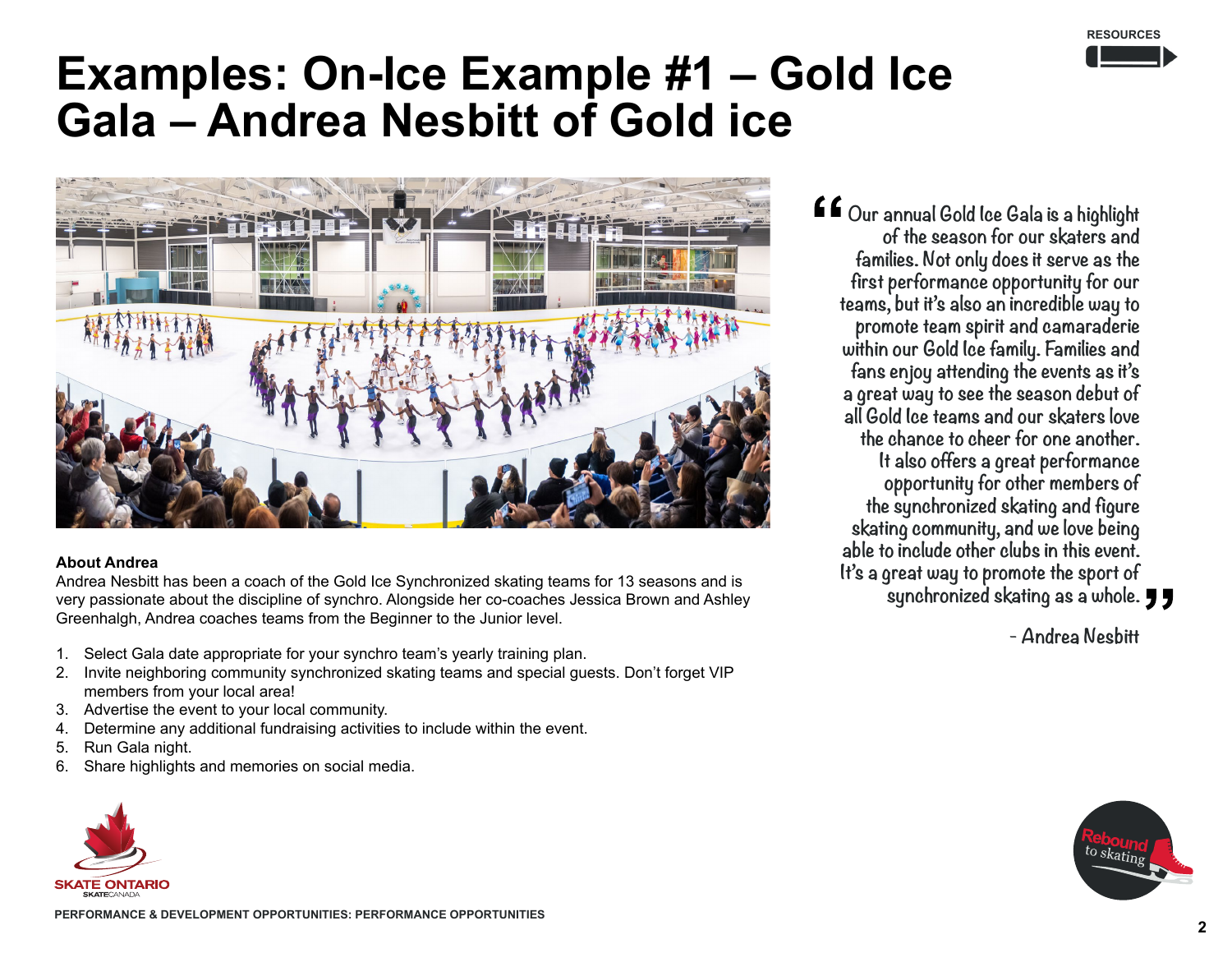## **Detailed Explanation**

**Goal: To give skaters the opportunity to showoff their hard work, make memories with their teammates and build community within the club.**

### **Plan:**

- Select Gala date and coordinate with city representatives to confirm ice availability.
- Reach out to Skate Ontario for a sanction.
- Invite synchronized skating teams from other clubs, as well as any other guest performers (singles skaters, ice dance or pair teams).
	- Consider inviting an elite/national or former national team member as a guest performer to increase interest and add inspiration.
- Advertise the event.
	- Publish on social media channels. Consider a countdown closer to the event to generate interest.
	- Encourage guest skaters or teams to share on their social media channels.
	- Print flyers to share at CanSkate sessions and post around arena.
	- Share information with Skate Ontario to include on their social media channels.
	- Consider using local media publishing an announcement in local newspaper, contacting a local news station, or posting in neighbourhood Facebook groups.
- Invite VIP guests:
	- Local government representatives
	- Skating Club Board of Directors
	- Officials (judges and or technical officials)
	- Alumni members of your skating club/school
- Coordinate list of volunteers required for the event. Examples may include (but not limited to):
	- Security at arena entrances
	- Admissions table



- Dressing room chaperones
- **Ice Captains**
- Music player
- Announcer consider using alumni skater, past board member, or even local media personality.
- Photographer to take photos during the Gala to share on social media
- Determine order of skate, dressing room assignments and dressing room schedule (include dressing room entry time, at ice-level time, on-ice time, exit time, and finale start time, etc.).
- Draft announcer script with short write ups introducing each team and guest performer(s).
- Organize a day when your skaters can create good luck and/or welcome signs for guest teams/performers.
	- Consider if you are also going to provide snacks, refreshments, or welcome treats for guest teams.
	- Communicate all important details to guest skaters/teams at least 3 weeks in advance.
		- Arena location
		- Gala start time and preferred arrival time
		- Arena layout map (where to enter, dressing room location, on ice doors, etc.)
		- Ticket admission price
		- Dressing room assignment and schedule
		- Consider asking for guest skater music in advance and provide this to your music player/audiovisual technician for ease of playing during the show.
		- Any information for the show finale
			- Will teams be doing any

choreographed dances on the ice?

- Large elements featuring all teams?
- Bows?
- Send out 'Event Day schedule' to all skaters including important information regarding required attire and hair/makeup, skater dropoff locations, post-show pickup times, etc.
- Designate an area for skaters to watch the show before/after their performance. This could be at ice level, or in a separate area of the stands.
	- These events are a great way to promote team spirit and camaraderie! Encourage your own teams to cheer loudly for all guest skaters/teams.



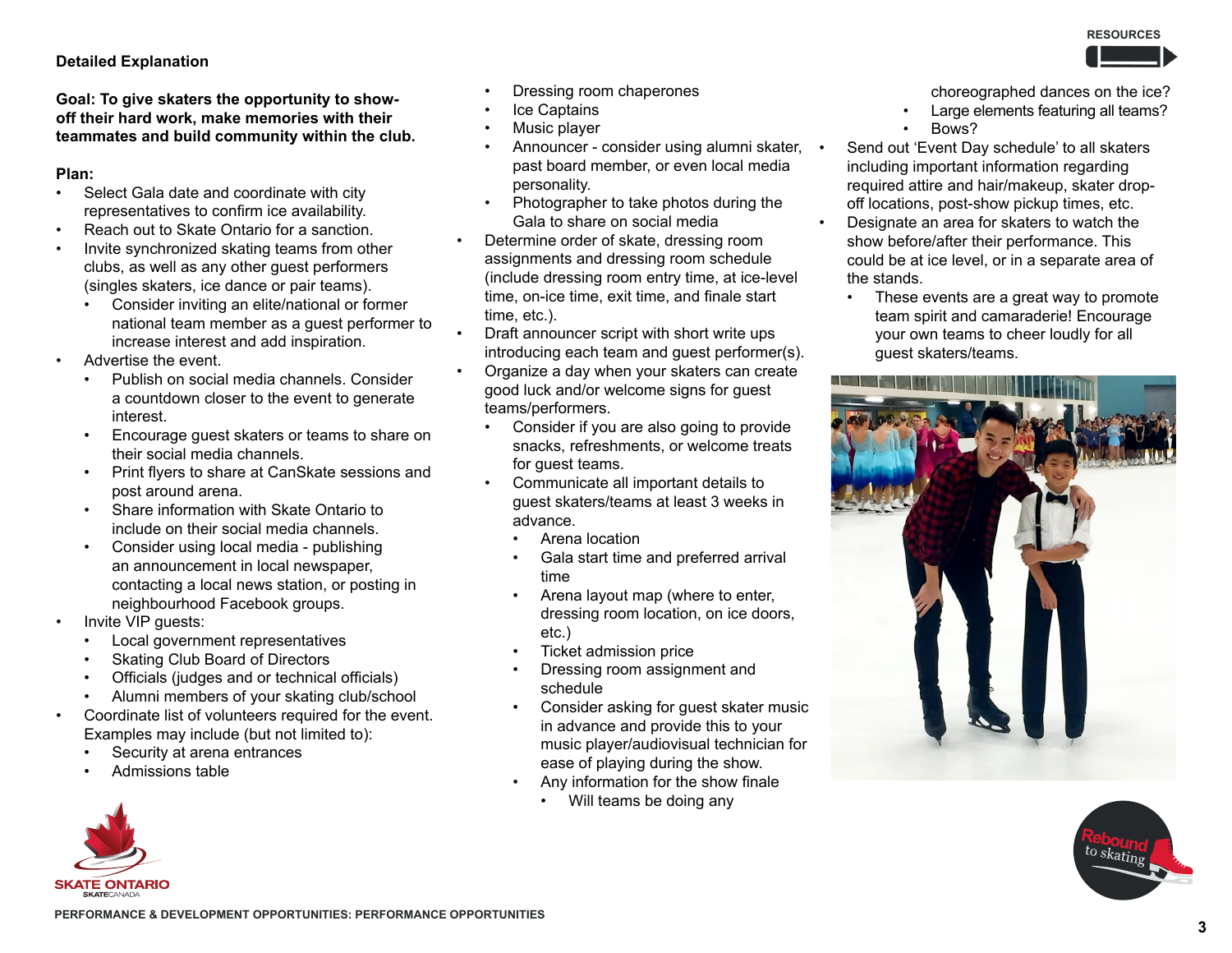#### **Gala Day:**

- Skaters and teams arrive and meet dressing room/ice captains.
	- Consider having your own skaters welcome and greet guest skaters/teams to make them feel welcome.
- Plan for doors to open 30-60min prior to showtime. Ensure any fundraising tables are open and ready for customers.
- Announcer kicks off show at the scheduled time.
- Ice Captains bring teams to ice level when it is their turn to skate.
- Skaters watch and cheer in their designated skater section.
- Depending on length of show, intermission may be required.
- At the conclusion of the show, all teams and skaters take to the ice for a fun finale!
- Skaters/teams are escorted to the pickup area to meet their parents/guardians for hugs and high fives.
- Share and celebrate the memories created on social media.
- Start planning for next year's gala!







#### **Modifications**

- Consider working with a nearby club to rotate hosting the event. This can help strengthen community relations and increase the impact of the event.
- Try adding some team and/or community building opportunities leading up to the gala.
- Look into including fundraiser activities with your event. Ideas include:
	- 50/50 draw
- **Merchandise**
- Raffle table or silent auction **Flowers**
- **Bake Sale**
- Add a live stream option for the Gala to expand your reach
- The Gala could also be videoed in advance and presented online for viewers.
- Consider adding multiple showtimes for special occasions (celebrating team/club anniversaries, etc.)